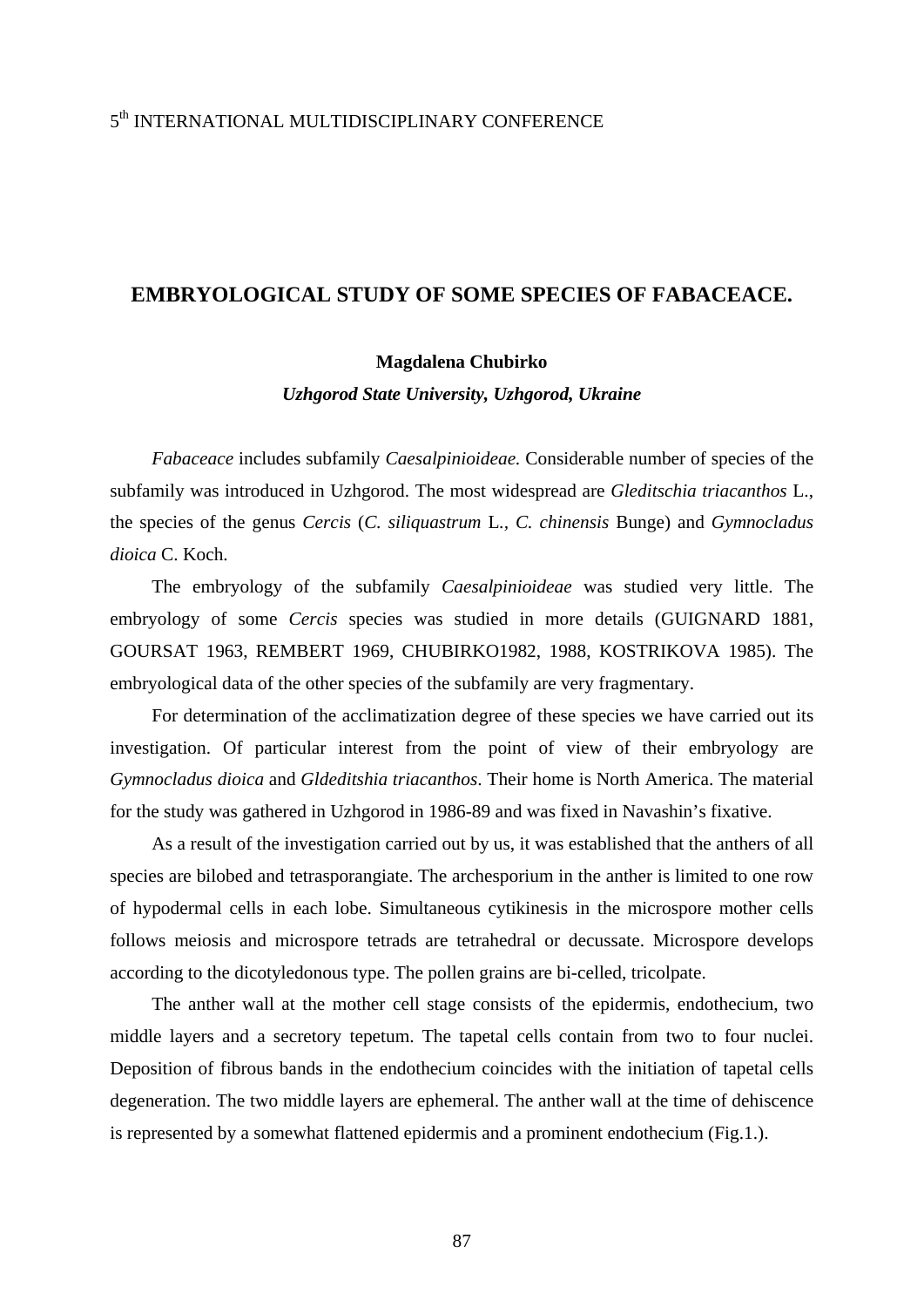The ovules are bitegmic crassinucellate anatropous in the species of the genus *Ceris* and anacampylotropous in *Gymnocladus dioica* and *Gleditshia tricanthos*. They are formed in monocarpellary ovary.



Fig. 1 Portion of longitudial section of anthers showing the anther wall microsporocytes and mature anther wall (b) of Cercis and  $\left( a\right)$ siliquastrum L.



The ovular primordium is dome-shaped with two basal swelling representing the incipient integuments. The outher integument develops faster and as it covers the nucellus the ovule undergoes curvature towards the apex of the ovary. At the mature embryo sac stage, inner integument has two cell layers and the outer integument in the micropylar part consist of several layers. The micropyle is zig-zag in young seeds but at the time of fertilization it is merely formed by the outer integument (Fig.2.).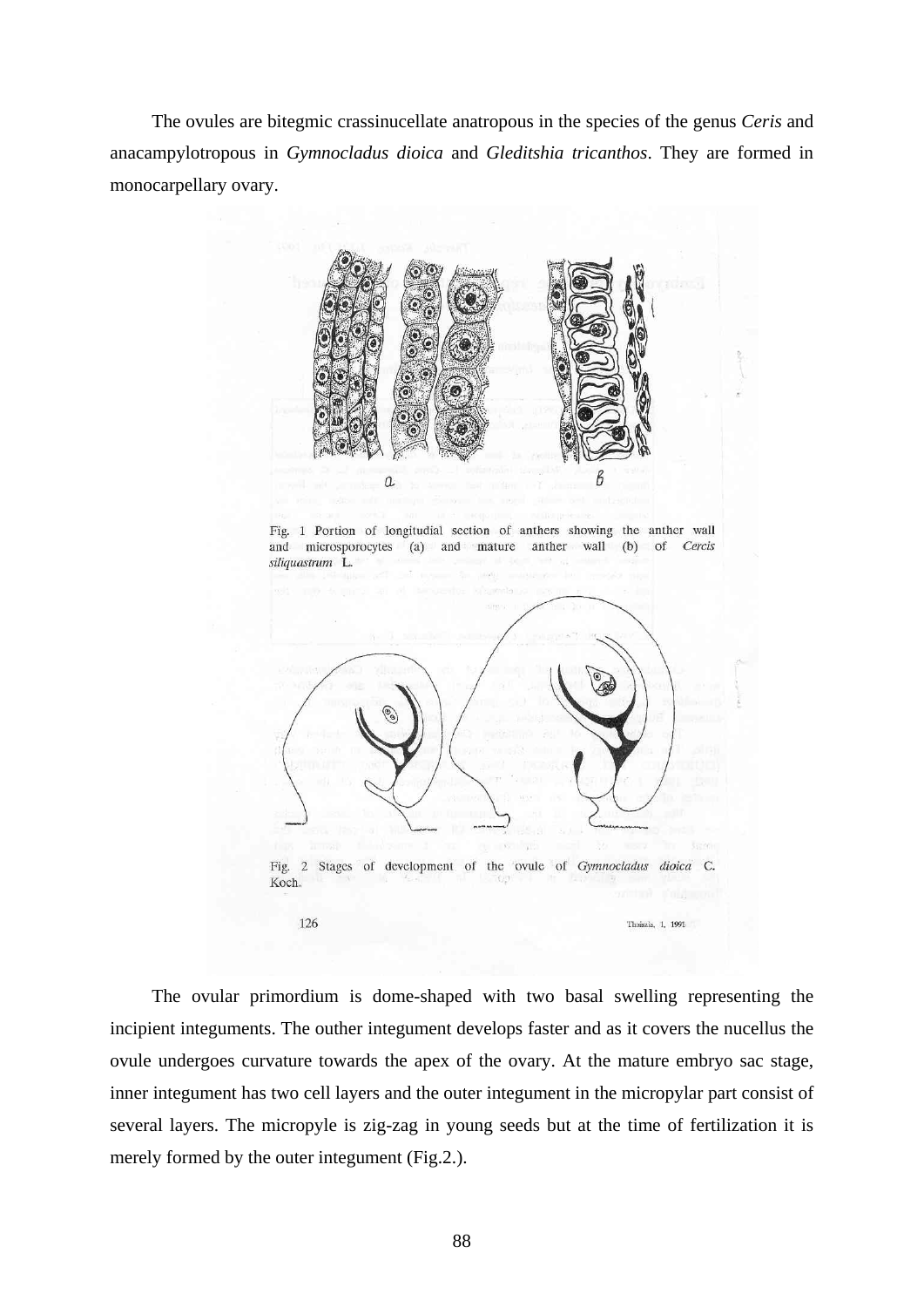There usually is only one archesporium formed by several cells. (Fig.3.) One ore more of these cells cut off parietal cells and differentiate in sporogenuous cells. The parietal cells may divide to form a 3- or 5-layered parietal tissue.

Sporogenuous cells enlarge and form megasporocytes. Meiosis I and trensverse division of this cell lead to a dyad stage. While the lower cell of the dyad invariably divides transversely, the division in the upper cell may be transverse or longitudinal resulting in linear



Fig. 3 Two-celled archesporium in the nucellus of Cercis chinensis Bunge (a) and Gymnocladus dioica C. Koch (b).



Fig. 4 Linear (a), T-shaped (b) megaspore tetrads and megaspore triad (c) of Gymnocladus dioica C. Koch.

or T-shaped megaspore tetrad. (Fig.4.)The chalazal megaspore is the largest one of the four, and it divides mitotically to form the female gametophyte which conform to the Polygonum type.